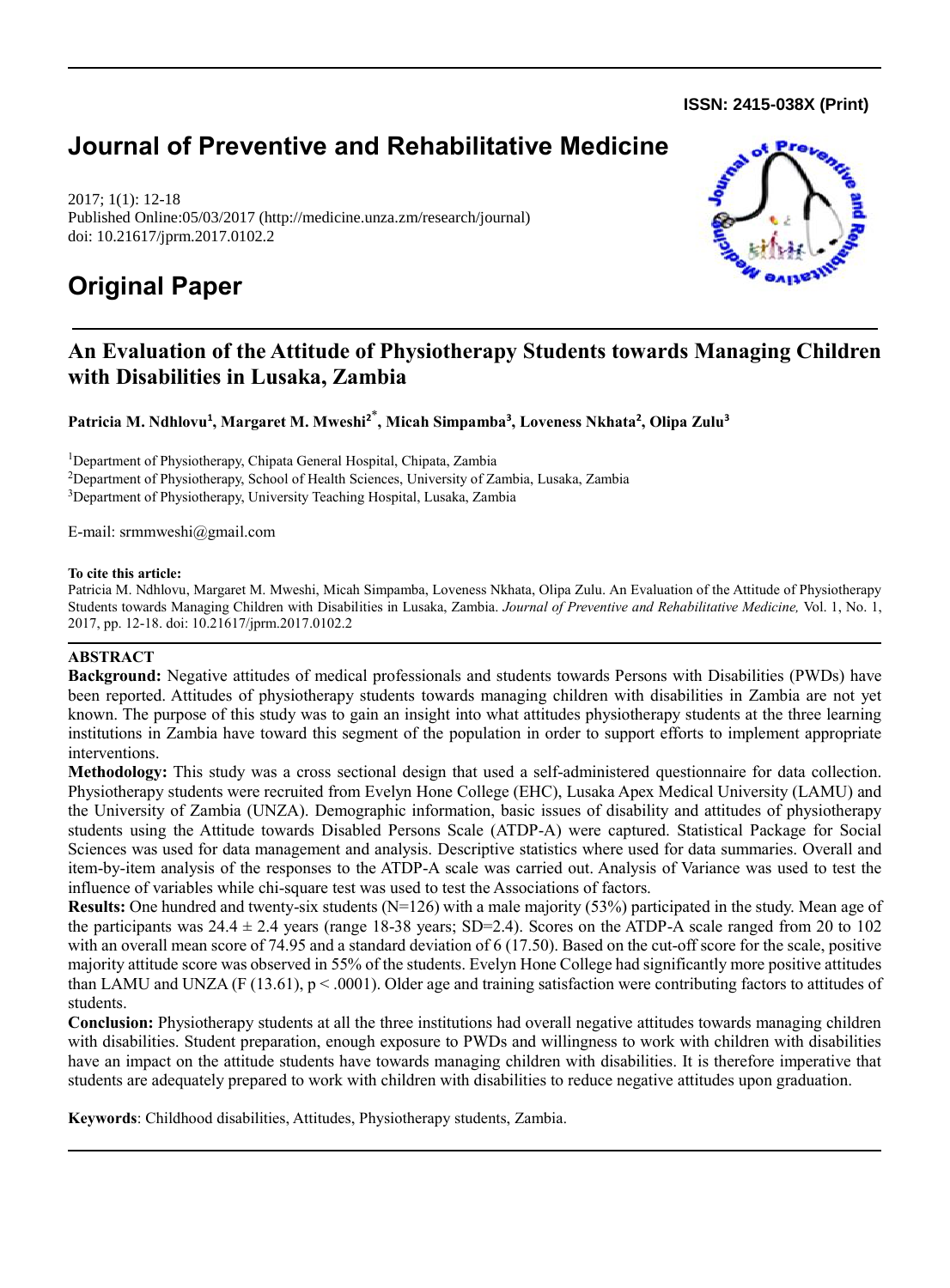# **1. Introduction**

Attitudes of medical students toward disability is very important because as future practitioners, they represent the future health care professionals of a country whose attitudes may positively or negatively affect the process of social integration of disabled people [1]. Medical students are specialists-in-training that make up the health team among them physiotherapists [2]. The profession of physiotherapy has grown from a small band of 'reconstructive technicians' to a body of professional practitioners who play a vital role in today's health care environment by providing information, support & rehabilitation to Persons with Disabilities (PWDs) [3]. Areas where physiotherapy is practiced include schools for children with disabilities, rehabilitation centers, communities, sports, private and acute public hospitals [4].

It has been observed that during physiotherapy training, most students receive less coursework and practical experience in managing children and hence will enter the field with inadequate skills [5]. In New York, Lam and colleagues conducted a study in which recommendations were made to explore what factors affect attitudes of healthcare students towards children with disabilities and also to evaluate the impact of their educational programs towards improving students' attitudes [6]. Other studies that have been carried out in Nigeria, India and Albania show inconsistencies in the attitudes of health care students towards children with disabilities, as some studies report negative while others positive attitudes [7,8,6]. The acknowledged importance of physiotherapy students' attitude towards PWDs has resulted in several studies in different countries of the world such as Malawi, Tanzania, Hong Kong China and Australia [9,10,11,12]. However, more knowledge is needed about the current attitudes of physiotherapy students in Zambia and what factors could be influencing their attitudes.

It is therefore imperative to gain an insight to what attitudes physiotherapy students at the three learning institutions in Zambia have toward this segment of the population in order to support efforts to implement appropriate interventions.

# **2. Methodology**

#### *Study design*

This was a cross-sectional study conducted at the three tertiary institutions in Zambia namely the University of Zambia (UNZA), Lusaka Apex Medical University (LAMU) and Evelyn Hone College (EHC) where physiotherapy training is currently being offered. The study sites provided a 100% representation of all physiotherapy students in the country.

# *Sample size determination*

The population consisted only those students in clinical training and these were the fourth year and final year degree program students and only the final year students in the Diploma programs giving a total of 184 students. Table 1 shows the breakdown of the eligible students. A sample size estimation of **126** students was calculated based on the **184**  eligible students using the following formula:

 $n = N/1+N (0.05)2$ 

 $n= 184/1 + 184 (0.05 \times 0.05)$ 

n= 184/1 + 184(0.0025)

 $n= 184/1 + 0.46$ 

 $n= 184/1.46$ 

n= **126 was the required sample size**.

Table 1: Breakdown of physiotherapy students in Zambia (2016).

| <i>Institution</i> | Total Number<br>of Students | <b>Total Number of Eligible</b><br><b>Students</b> | Total                              |
|--------------------|-----------------------------|----------------------------------------------------|------------------------------------|
| <b>UNZA</b>        | 105                         | Clinical Year Students<br>5th and 4th year $31+34$ | 65                                 |
| <b>LAMU</b>        | 176                         | Clinical Year Students<br>5th and 4th<br>$16+8$    | 24                                 |
| <b>EHC</b>         | 274                         | Clinical Year Students<br>3rd Year students<br>95  | 95                                 |
|                    | 555                         |                                                    | 184<br>Eligible<br><b>Students</b> |

#### *Ethical Considerations*

Ethical approval was obtained from the Biomedical Research Ethics Committee of the University of Zambia, School of Medicine Research Ethics Committee *(IRB00001131 of IORG0000774)*. Permission was granted by the three training institutions training physiotherapy students and written informed consent was obtained from individual study participants.

#### *Procedure of data collection*

Following ethical approval, clinical physiotherapy students were recruited from three tertiary institutions in Zambia. Simple random sampling method was used to recruit the 126 participants. The study used a self-administered questionnaire with three sections. Section 1 captured demographic information while section 2 assessed basic issues of disability and section 3 presented the Attitude towards Disabled Persons Scale (ATDP) [13] that was used to assess each student's attitude toward persons with disabilities. The overall ATDP-A score ranges from 0 to 180 and can be divided into two categories namely; 0 to 90 (negative attitude) and 91 to 180 (positive attitude).

#### *Data analysis*

Differences in attitude by sex, age, year of study, learning institution, time exposed to children with disabilities was examined using independent t-test and one-way ANOVA.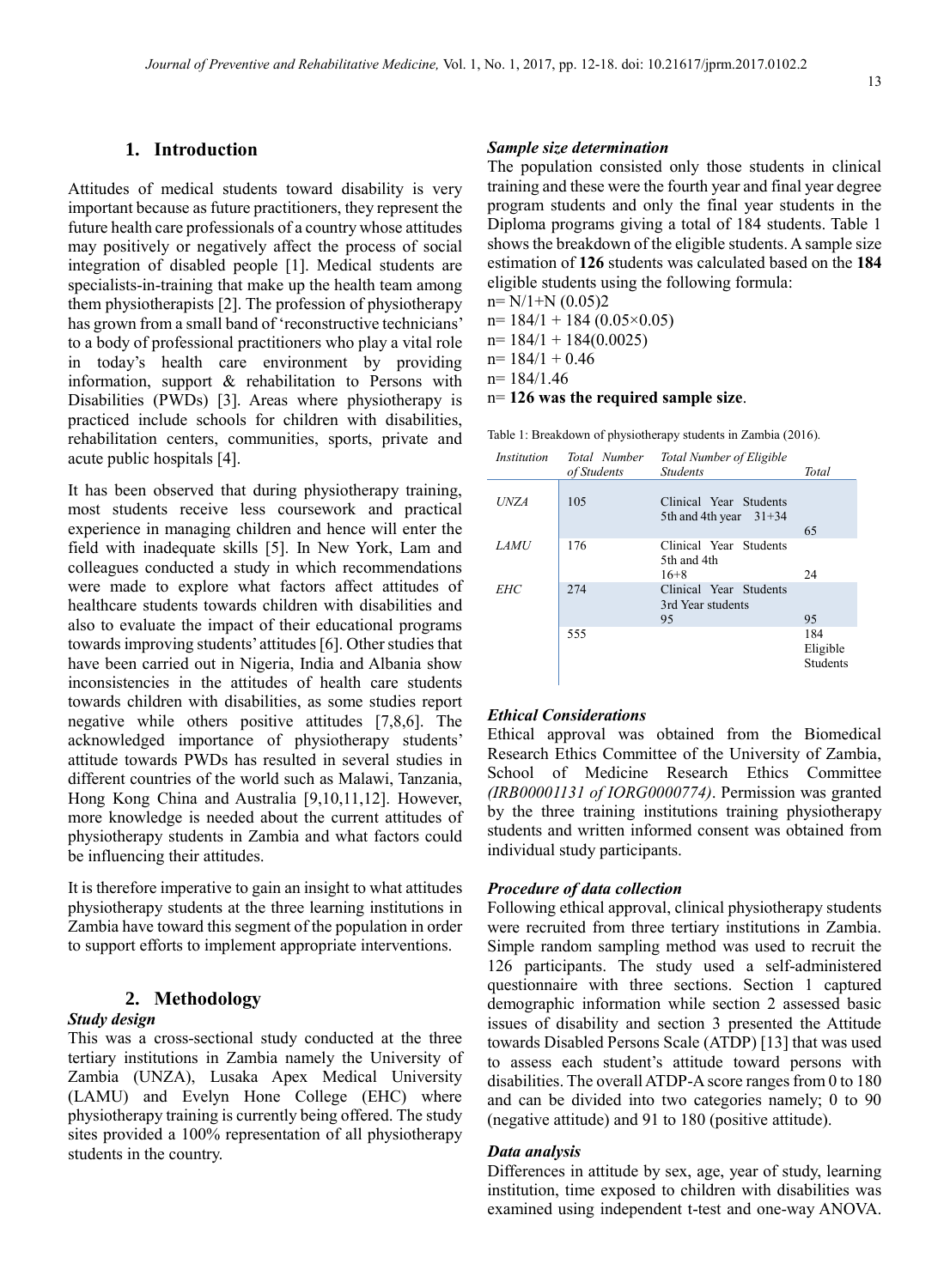14 *Patricia M. Ndhlovu, Margaret M. Mweshi, Micah Simpamba, Loveness Nkhata, Olipa Zulu. An Evaluation of the Attitude of Physiotherapy Students towards Managing Children with Disabilities in Lusaka, Zambia.*

Findings were summarized and presented using tables, pie charts and bar charts. Association of factors were tested using the chi-square test in order to evaluate whether age, gender, and years of institution of learning influenced attitude towards children with disabilities among physiotherapy students. Research variables [14] of any scientific experiment or research process are factors that can be manipulated and measured. The following variables were used.

Table 2: Description of variables, their indicators and the statistical measurement

| Variable<br>type | Indicator                                                                                                                                                       | Scale of measurement                                                                                                                                                     |  |
|------------------|-----------------------------------------------------------------------------------------------------------------------------------------------------------------|--------------------------------------------------------------------------------------------------------------------------------------------------------------------------|--|
| Dependent        | Attitude of physiotherapy<br>students towards children<br>with disabilities                                                                                     | Positive and Negative                                                                                                                                                    |  |
| Independent      |                                                                                                                                                                 |                                                                                                                                                                          |  |
|                  | Age of student<br>Gender<br>Type of student<br>Institution of learning<br>Percent of exposure<br>to<br>children with disabilities<br>Year of clinical practice. | 18-24; 25-31; 32-38 years<br>Male, Female<br>Quota, in-service<br>UNZA, LAMU, EHC<br>Less than $30\%$ :<br>$-31-$<br>50\%,51-70\%,71-100\%<br>$3rd$ , $4th$ , $5th$ Year |  |

# **3. Results**

#### *Study participants*

From a total of 126 physiotherapy students, 53% were males compared to 47% females. There were more students (57%) in the age category 25 to 31 years followed by (38%) the age category of 18 to 24 years with the least number (5%) of students in the age category of 32 to 38 years. However, the mean age of the physiotherapy students was 24.4 years (SD: 2.4) with the age range of 18 to 38 years. With regards training satisfaction (Figure 1), the majority of students (41%) showed extreme training satisfaction followed by those who said that training was fair (37%) and lastly those that never expressed training satisfaction (22%).



*Figure 1: Levels of training satisfaction of Physiotherapy Students*

# *Attitudes of physiotherapy students towards managing children with disabilities*

Scores on the ATDP-A scale ranged from 20 to 102 with an overall mean score of 74.95 (SD: 17.50). Based on the cutoff score for the scale, positive majority attitude score was observed in 55% of the students. Frequency score distribution of responses to each of the scale's 30 items however showed that more students held negative attitudes in 17 out of the 30 items. These items consider persons with disability as being generally different, more emotional, worrisome, and uncomfortable compared to those without disability. More positive attitudes were however reported on issues of intelligence, competitiveness, self confidence and independence of persons with disability and the need for inclusion.

#### *Attitude by demographics and differences in attitudes amongst physiotherapy students*

The scale has a cut-off point of 90 and any score higher than 90 indicates a more favourable attitude toward persons with disabilities; whereas, a score below 90 indicates a more negative attitude. Individual scores were summed for each category variable and analyzed. An ANOVA performed on the scores from the ATDP-A scale by participant revealed significant differences in the different learning institution category,  $(F (13.61), p < .0001)$ .

Students reported significantly higher ATDP-A scores, which corresponded with more favourable attitudes toward persons with disabilities irrespective of one's institution, with a higher attitude score towards people with disability among Evelyn Hone College Students (101.15) score. There were no significant differences for gender towards people with disability (p= 0.401). However, significant differences on year of study differed on attitude towards people with disability between those in their junior year of study and those in the final years of study with ATDP-A score of  $73.36$  and  $96.68$  respectively  $(P=0.020)$ . Differences in attitudes were also statistically significant by age at  $P = 0.021$ .

The students were grouped into 3 age categories namely 18-24 years, 25-31 years and 32-38 years. The highest scores on the ATDP-A scale was observed in the 32-38 years age group implying that older age was associated with more positive attitudes. Based on the training satisfaction of the participating students which were very much satisfied, 'fairly' and 'not at all satisfied' ATDP-A scores were much higher for those who were very much satisfied compared to students who were fairly and not at all satisfied  $P= 0.022$ .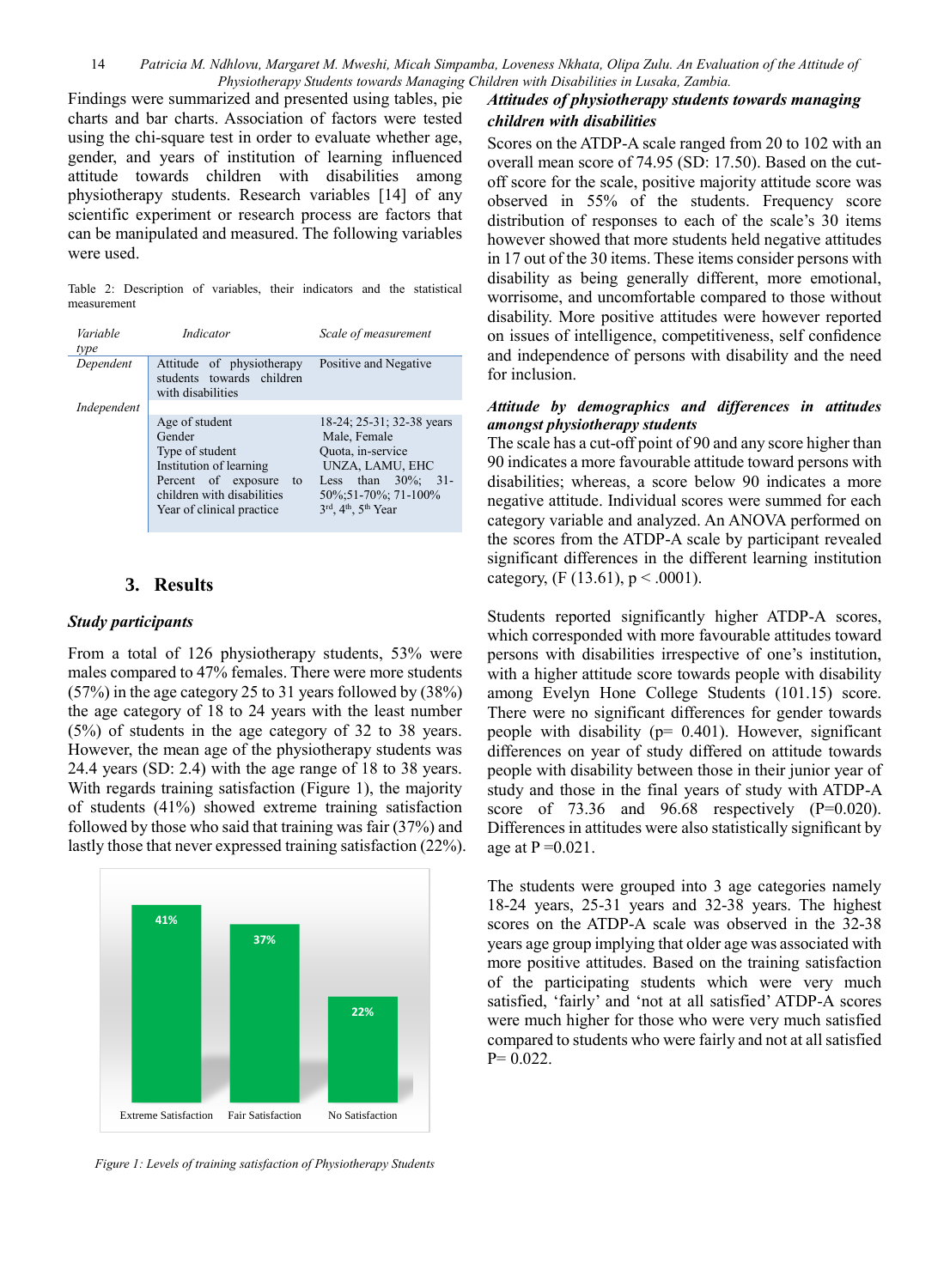|    |                                                                                  | Agree very little<br>to agree very much | Disagree very much<br>to disagree very little | No Response |
|----|----------------------------------------------------------------------------------|-----------------------------------------|-----------------------------------------------|-------------|
| 3  | Disabled people are no more emotional than other people.                         | 84                                      | 42                                            |             |
| 4  | Disabled persons can have a normal social life.                                  | 85                                      | 41                                            |             |
| 6  | Disabled workers can be as successful as other workers.                          | 90                                      | 36                                            |             |
|    | Very few disabled persons are ashamed of their disabilities.                     | 70                                      | 56                                            |             |
| 10 | Disabled people do not become upset any more easily                              | 70                                      | 35                                            |             |
| 12 | Most disabled persons get married and have children.                             | 50                                      | 49                                            |             |
| 13 | Most disabled persons do not worry any more than anyone else.                    | 90                                      | 36                                            |             |
| 21 | Disabled children should not compete with non-disabled children.                 | 49                                      | 34                                            |             |
| 22 | Most disabled people do not feel sorry for themselves                            | 58                                      | 54                                            |             |
| 24 | Most severely disabled persons are not as ambitious as other people.             | 40                                      | 86                                            |             |
| 26 | Most disabled persons don't want more affection and praise than other people. 89 |                                         | 35                                            |             |
| 27 | It would be best if a disabled person would marry another disabled person.       | 31                                      | 92                                            |             |
| 28 | Most disabled people do not need special attention.                              | 86                                      | 37                                            |             |

Table 3: Distribution of responses to ATDP-A scale items suggestive of a majority of positive attitude by all the 3 schools

Table 4: Distribution of responses to ATDP-A scale items suggestive of a majority of negative attitude by all the 3 schools

|    |                                                                                   | Agree very little<br>to agree very much | Disagree very much<br>to disagree very little | No Response |
|----|-----------------------------------------------------------------------------------|-----------------------------------------|-----------------------------------------------|-------------|
|    | Parents of disabled children should be less strict than other parents             | 22                                      | 99                                            |             |
|    | People who are disabled should not have to pay income taxes.                      | 39                                      |                                               |             |
| 5  | Most physically disabled persons have a chip on their shoulders.                  | 90                                      | 30                                            |             |
| 8  | Most people feel uncomfortable when they associate with disabled people           | 98                                      | 20                                            |             |
| 9  | Disabled people show less enthusiasm than non-disabled people.                    | 100                                     | 26                                            |             |
| 11 | Disabled people are often less aggressive than normal people.                     | 93                                      | 33                                            |             |
| 14 | Employers should not be allowed to fire disabled employees                        | 40                                      | 86                                            |             |
| 15 | Disabled people are not as happy as non-disabled ones.                            | 100                                     | 26                                            |             |
| 16 | Severely disabled people are harder to get along with                             | 98                                      | 28                                            |             |
| 17 | Most disabled people expect special treatment.                                    | 102                                     | 24                                            |             |
| 18 | Disabled persons should not expect to lead normal lives.                          | 89                                      | 34                                            |             |
| 19 | Most disabled people tend to get discouraged easily                               | 97                                      | 23                                            |             |
| 20 | The worst thing for a person would be for him/her to be very severely injured. 89 |                                         | 33                                            |             |
| 23 | Most disabled people prefer to work with other disabled people.                   | 86                                      | 40                                            |             |
| 25 | Disabled persons are not as self-confident as physically normal persons.          | 91                                      | 23                                            |             |
| 29 | Disabled persons want sympathy more than other people                             | 83                                      | 43                                            |             |
| 30 | Most physically disabled persons have different personalities than normal.        | 85                                      | 41                                            |             |





*Figure 2: Factors affecting attitudes of students towards managing disabled Children Figure 3: Determinants of attitudes towards managing disabled children*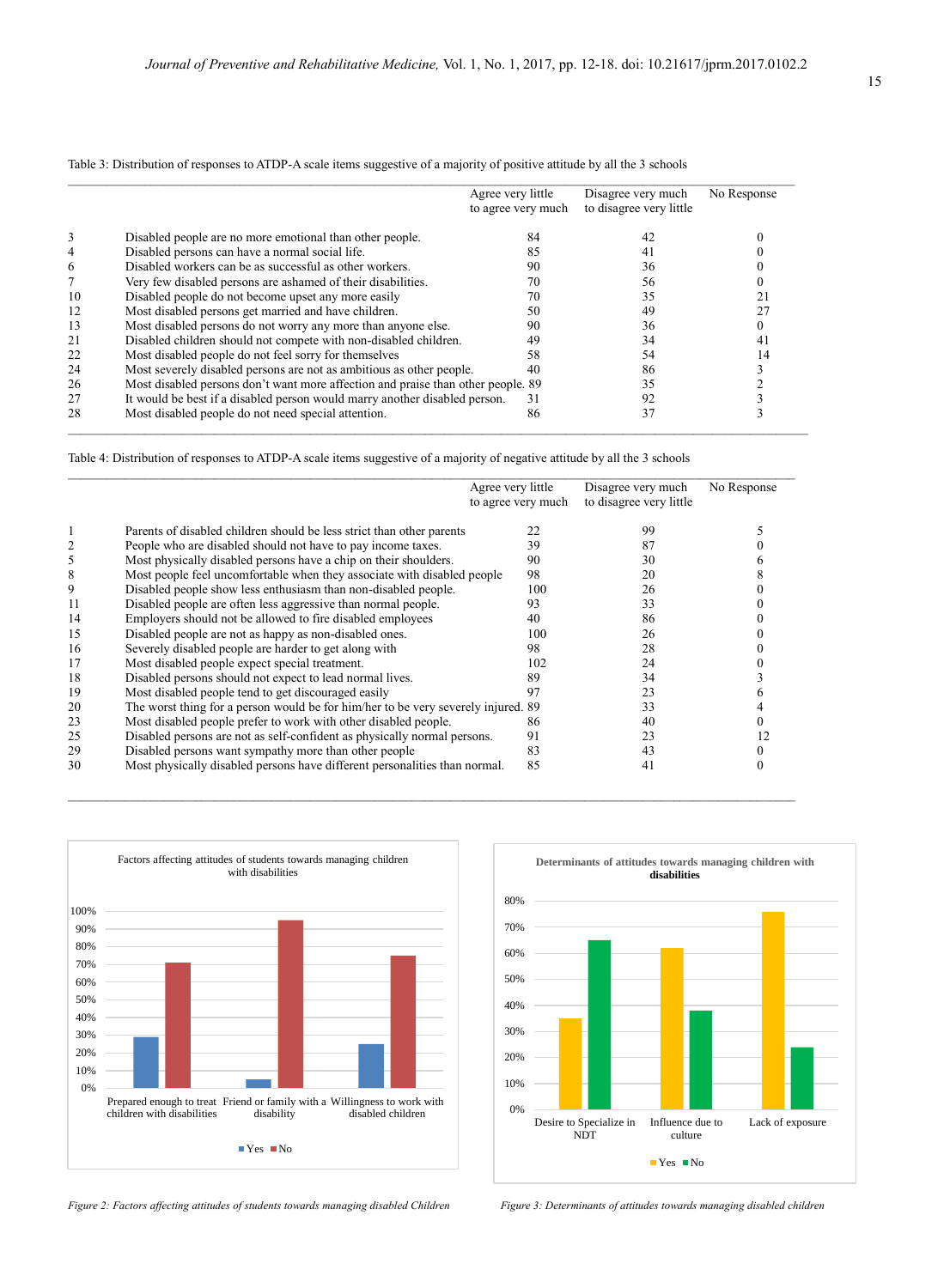# *Factors contributing to attitudes among physiotherapy students*

The variables that were identified as factors that contribute to attitude among physiotherapy student are one's preparedness to treat children with disability, having a friend or family member with disability, one's willingness to work with children with disabilities after school. The majority (70%) of students expressed that students were not adequately prepared to treat children with disabilities while 30% showed they were prepared as shown in figure 2. Almost all the students (95%) expressed that having a friend or family with a disability did not affect their attitudes The Majority of students (75%) did not think willingness to work with disabled children was a factor in attitudes students had. Lack of adequate preparation  $(p=0.004)$ , having no family member or family  $(p=0.001)$ and willingness to work with children with disabilities  $(p=0.003)$  significantly contributed to the attitudes students had towards managing children with disabilities.

Planning to specialize in paediatrics or neurodevelopmental therapy, negativity due to culture and lack of exposure were investigated. The majority of students (65%) were not willing to specialize in paediatrics and their ATDP-A scores were low ( $P=0.003$ ). Figure 3 shows that those participating students (62%) who thought that some students' perception towards disability is due to culture scored preferably well on the ADTP-A scale compared to those who felt culture did not influence ones' attitude towards disability (P=0.032). In addition, students that thought lack of exposure (76%) contribute to attitude toward persons with disabilities seemed to score better than those that thought otherwise  $(p=0.004)$ .

# **4. Discussion**

With an overall mean score of  $74.95 \pm 17.50$  that fell within the range of negative attitude, attitudes of these physiotherapy students toward persons with disabilities also appear to be similar to that of physiotherapy students in Tanzania [10]. It is however also important to note that despite the negative attitude reflected, a positive majority score was observed in 55% of the participants. In addition, the overall mean ATDP-A score in this study was higher than that recorded in Tanzania [10], but lower than that reported among physiotherapy students in Nigeria [15].

In this study, the majority of respondents were male. This could have been influenced by the fact that institutions do not have an equal distribution of gender and owing to the smaller sample size of the study, random selection could not have eliminated this inequality of gender distribution. It was also established that there was no impact of gender on attitude towards disability. A study in Nigeria yielded similar results in which the author reported no significant influence of gender toward PWDs [15]. However, males tended to hold a more favourable attitude toward persons with disabilities than females did in a study conducted in Tanzania [10].

In addition, it was found that older participants (32-38) had a more positive attitude than the rest of the group. Age, which ranged from 18 to 32, was perceived to influence attitude. It is however difficult to deduce that older students have relatively more positive attitudes because younger students with no prior exposure also recorded positive attitude as was, in the case of the majority of Evelyn Hone college students. However, previous researches have shown inconsistencies in which gender and age affect attitudes of health care students toward PWDs. However, these two variables have no impact on attitude [16,17] although other scholars state otherwise [18,15,10]. At the same time, this study found a higher ATDP score among students in their final year similar to results obtained by Cervasio and Fatata-Hall when they measured the attitudes of graduating nursing students in the United States of America toward children with disabilities [19]. This could be attributed to the fact that attitude is affected by the year of study due to the increased knowledge and education regarding disability issues [19,20,20,21,22].

Positive attitude score was found in approximately half of the students, most of whom were from Evelyn Hone College (EHC). A peculiar finding in this study was that physiotherapy students at the two Universities held less positive attitudes when compared to those at Evelyn Hone College (EHC). Having identified a significant difference in attitude among students in the different learning institutions, of paramount importance was to identify and ascertain what specific elements influence attitude among students. While this study recruited both the Quota and Inservice students, the study found that their attitude did not seem to be influenced by this virtue. Foregoing this fact, there are no in-service students at EHC and this means that being in-service does not influence attitude. This peculiar finding suggests that having practiced physiotherapy cannot guarantee positive attitude but attitude can be explained by the difference in curriculum in that EHC may be more clinically oriented. This trend in attitude could be qualifying an observation by Campbell and colleagues in a study conducted in Arizona that during physiotherapy training, most students receive less coursework and practical experience in managing children eventually leading them to enter the field with inadequate skills thereby exhibiting a negative attitude [5]. It is also speculated that attitudes of students of health care professions, toward PWDs may ascertain their attitude and practice post-qualification [15]. It appears as though the participants prefer to treat any other conditions not related to childhood disabilities although most reported positive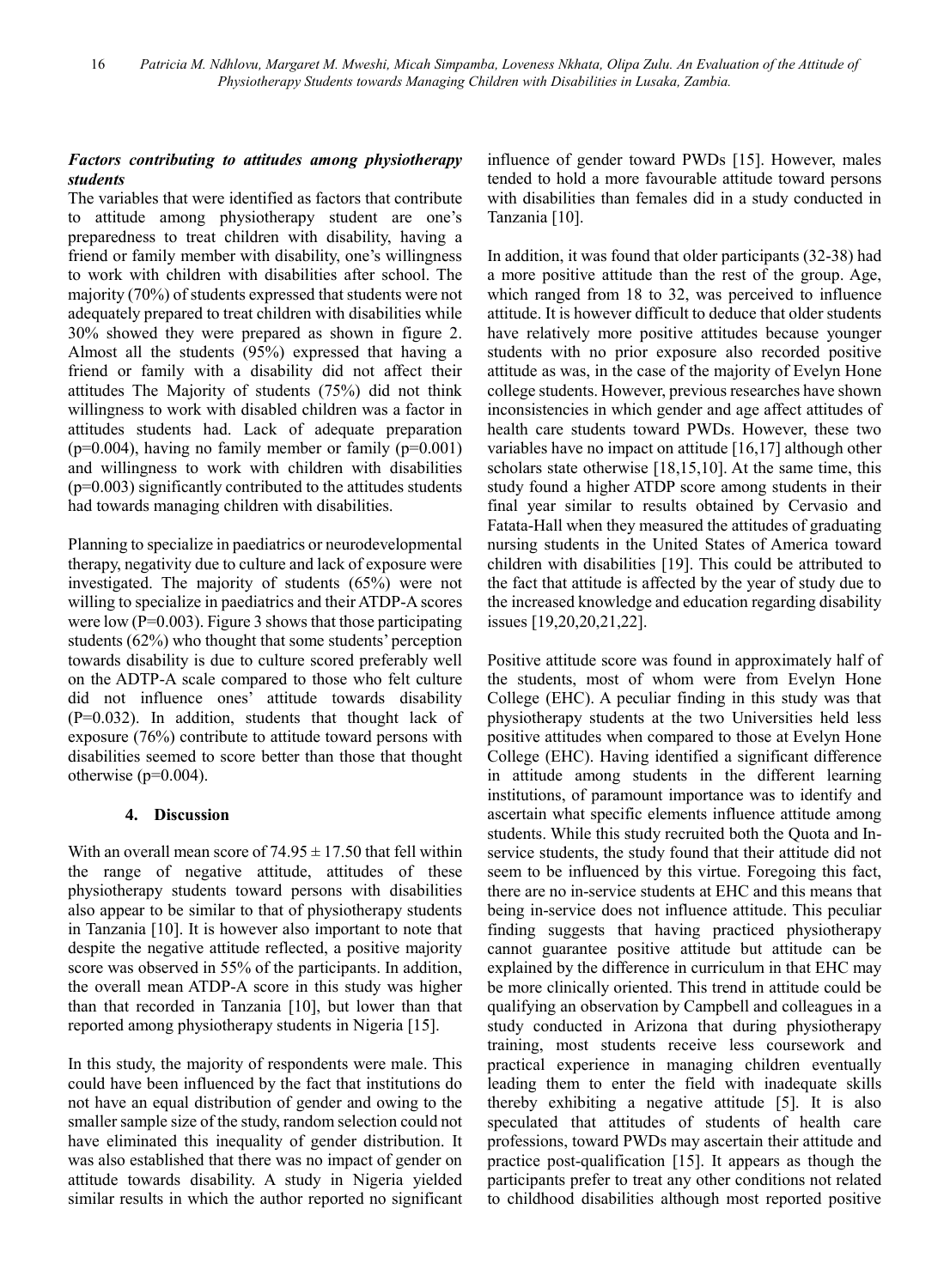attitudes on the ATDP scale. This could be ascribed to the long term care required for these patients which may be a challenge in a developing economy such as Zambia.

Results of this study showed that most respondents agreed to culture playing a role in the way they perceive PWDs and thus generally exhibited positive attitudes. This could be linked to the positive trend in acceptance of PWDs in the physiotherapy programme. It could also be attributed to the number of organizations advocating for equality of PWDs as Eskay and colleagues highlight that the concept of disability is perceived differently in every culture and such perception shapes the kind of attitudes and services rendered [24]. It is unclear however, the type and level of exposure to PWDs that these students have as this may also impact on their attitudes [23]. The findings of this study calls for further research on the levels and type of exposure/contact with PWDs, and what childhood disabilities physiotherapy students prefer to manage. This will illuminate which areas of paediatric physiotherapy practice need more attention.

# **5. Conclusion**

Results of this current study revealed that overall the students had overall negative attitudes towards persons with disabilities in relation to the ATDP scale cut off point. The majority of respondents reported that their attitude was in part affected by the amount of exposure to PWDs. This perceived neutral to negative attitude could have been influenced by the inadequate exposure to persons with diverse disabilities. Based on the ATDP A scale utilized in this study, physiotherapy students at the three tertiary institutions in Zambia could be said to possess a negative attitude toward persons with disabilities on average. The findings of this study calls for further research on the levels and type of exposure/contact with PWDs, and what childhood disabilities physiotherapy students prefer to manage.

#### **Acknowledgement**

This article is derived from a dissertation submitted to the UNZA while pursuing a Bachelor of Science degree in Physiotherapy. We thank the management of the University Teaching Hospital, the three learning institutions and members of the Department of Physiotherapy of UNZA for their contributions.

#### **References**

- 1. Dibra Gezim, Osmanaga Fatbardha, Bushati Jozef. *Students' attitudes toward disability*. European Scientific Journal. 2013 Nov 1;9 (31).
- 2. Dufour P. Sinead. *Understanding the Roles of Physiotherapists within Ontario Primary Health*

*Care Teams: A Mixed Methods Inquiry"*. The University of Western Ontario, London. Electronic Thesis and Dissertation Repository. 333. 2011. [http://ir.lib.uwo.ca/etd/333.](http://ir.lib.uwo.ca/etd/333)

- 3. American Physical Therapy Association. *Today's Physical Therapist: A Comprehensive Review of a 21st-Century Health Care Profession*. 2011. viewed 26 February 2016 from [http://www.apta.org/uploadedFiles/APTAorg/Pra](http://www.apta.org/uploadedFiles/APTAorg/Practice_and_Patient_Care/PR_and_Marketing/Market_to_Professionals/TodaysPhysicalTherapist.pdf) [ctice\\_and\\_Patient\\_Care/PR\\_and\\_Marketing/Mar](http://www.apta.org/uploadedFiles/APTAorg/Practice_and_Patient_Care/PR_and_Marketing/Market_to_Professionals/TodaysPhysicalTherapist.pdf) [ket\\_to\\_Professionals/TodaysPhysicalTherapist.pd](http://www.apta.org/uploadedFiles/APTAorg/Practice_and_Patient_Care/PR_and_Marketing/Market_to_Professionals/TodaysPhysicalTherapist.pdf) [f.](http://www.apta.org/uploadedFiles/APTAorg/Practice_and_Patient_Care/PR_and_Marketing/Market_to_Professionals/TodaysPhysicalTherapist.pdf)
- 4. Acharya RS, Khadgi B, Shakya NR, Adhikari SP, Basnet SM, Sharma S, Webb G, Saleh OS. *Physiotherapy awareness among clinical doctors in Nepal.* Journal of Institute of Medicine. 2011 Aug 1;33(2).
- 5. Campbell H. Philippa, Chiarello L, Wilcox MJ, Milbourne S. *Preparing therapists as effective practitioners in early intervention. Infants & Young Children.* 2009 Jan 1;22(1):21-31.
- 6. Lam Wai Yim, Gunukula SK, McGuigan D, Symons AB, Akl EA. *Validated instruments used to measure attitudes of healthcare students and professionals towards patients with physical disability: a systematic review*. Journal of neuroengineering and rehabilitation. 2010 Nov 9;7(1):55. viewed 28 February 2016 from [http://doi.org/10.1186/1743-0003-7-55.](http://doi.org/10.1186/1743-0003-7-55)
- 7. Ajuwon M. Paul. *Inclusive Education for Students with Disabilities in Nigeria: Benefits, Challenges and Policy Implications*. Missouri State University, Nigeria. International journal of special education. 2008;23 (3):11-6.
- 8. Ghagare James, Oswal1 Akshay, Dabadghav Rachana, Bedekar Nilima, Shyam Ashok. *Attitude of Physiotherapy Students Towards Disabled Persons*. India, Sancheti Institute College of Physiotherapy, 2015.
- 9. Amosun S, Kambalametore S, Maart S, Ferguson G*. Undergraduate physiotherapy education in Malawi–The views of students on disability*. Malawi Medical Journal. 2013; 25(2):40-4.
- 10. Sheriff Insiyya Djamil. *Attitudes of Health Science Students Towards People with Disabilities at Kilimanjaro Christian Medical Centre (Kcmc) in Tanzania*. Tanzania. 2011.